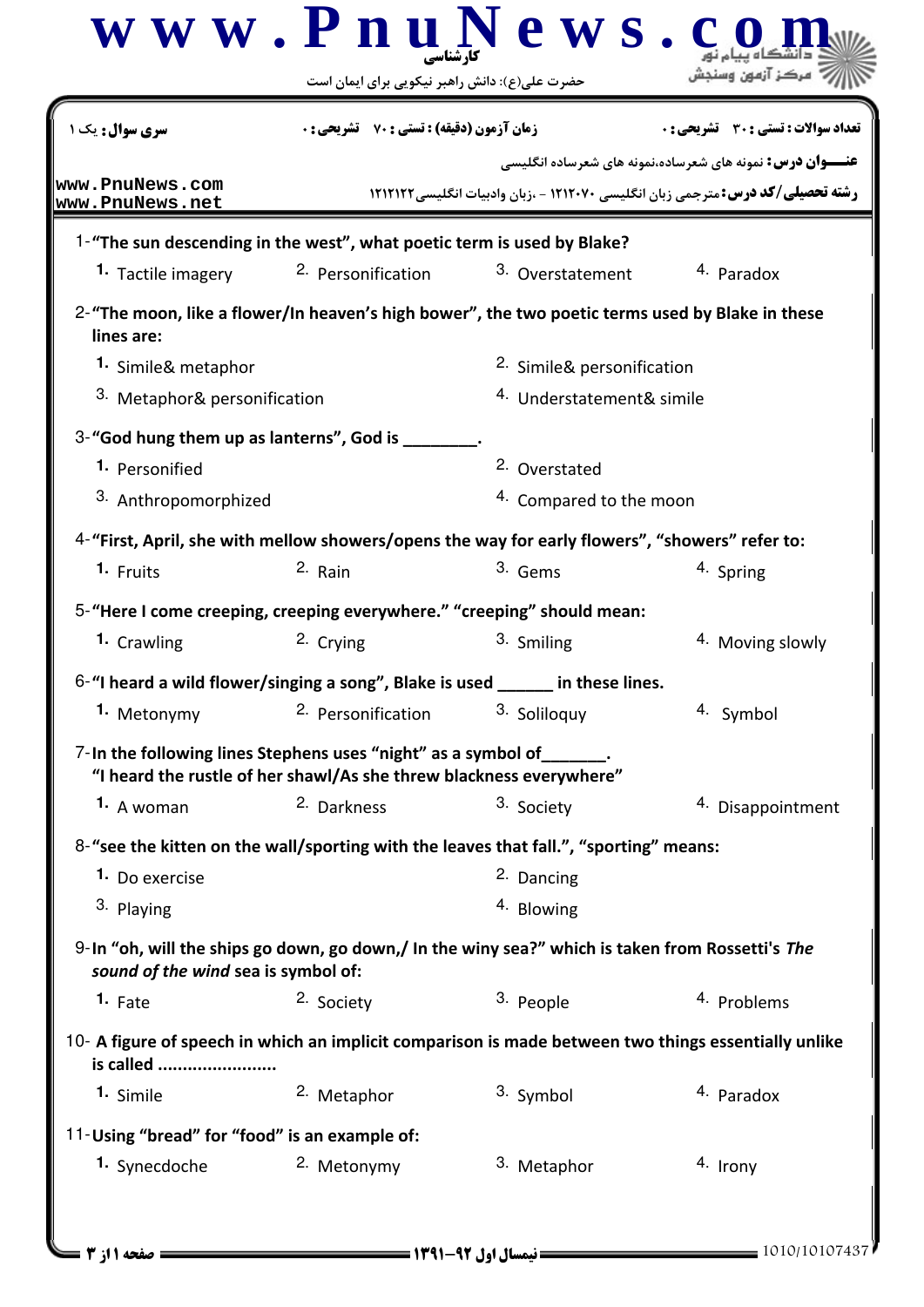|                                                                         | www.PnuNews.c<br>حضرت علی(ع): دانش راهبر نیکویی برای ایمان است                                        |                                                      |                                                                                                                                                            |
|-------------------------------------------------------------------------|-------------------------------------------------------------------------------------------------------|------------------------------------------------------|------------------------------------------------------------------------------------------------------------------------------------------------------------|
| <b>سری سوال :</b> یک ۱                                                  | <b>زمان آزمون (دقیقه) : تستی : 70 ٪ تشریحی : 0</b>                                                    |                                                      | تعداد سوالات : تستي : 30 - تشريحي : 0                                                                                                                      |
| www.PnuNews.com                                                         |                                                                                                       |                                                      | <b>عنـــوان درس:</b> نمونه های شعرساده،نمونه های شعرساده انگلیسی<br><b>رشته تحصیلی/کد درس:</b> مترجمی زبان انگلیسی ۱۲۱۲۰۷۰ - ،زبان وادبیات انگلیسی ۱۲۱۲۱۲۲ |
| www.PnuNews.net                                                         | 12-"supping hot pottage" is an example ______ imagery.                                                |                                                      |                                                                                                                                                            |
| 1. Gustatory                                                            | 2. Abstract                                                                                           | 3. Olfactory                                         | 4. Tactile                                                                                                                                                 |
|                                                                         | 13-"my clothes are soft and warm", is an example of _______ imagery.                                  |                                                      |                                                                                                                                                            |
| 1. Visual                                                               | 2. Gustatory                                                                                          | 3. Tactile                                           | 4. Abstract                                                                                                                                                |
|                                                                         |                                                                                                       |                                                      | 14-"He is called by thy name/For he calls himself a lamb", in these lines Blake uses _______ allusion.                                                     |
| 1. Social                                                               | 2. Historical                                                                                         | 3. Religious                                         | 4. Political                                                                                                                                               |
|                                                                         |                                                                                                       |                                                      |                                                                                                                                                            |
| 15-"little lamb who made thee?" is an instance of:<br>1. Understatement |                                                                                                       | 2. Rhetorical question                               |                                                                                                                                                            |
| 3. Olfactory imagery                                                    |                                                                                                       | <sup>4.</sup> Metaphor                               |                                                                                                                                                            |
|                                                                         |                                                                                                       |                                                      |                                                                                                                                                            |
| 1. Lyric                                                                | 16-"The Owl" by Edward Thomas is an example of :                                                      | 2. Sonnet                                            |                                                                                                                                                            |
| 3. Epic                                                                 |                                                                                                       | 4. Sentimental poetry                                |                                                                                                                                                            |
| symbolizes____________characteristic.                                   | 17-In the poems "Lamb" and "Tiger" by Blake, if the lamb symbolizes_______                            |                                                      | characteristic, the tiger                                                                                                                                  |
| 1. Frightening, obedient                                                |                                                                                                       | 2. Evil, dreadful                                    |                                                                                                                                                            |
| 3. Human oppressed, nonhuman                                            |                                                                                                       | 4. Immortal, mortal                                  |                                                                                                                                                            |
|                                                                         | 18-"What the hand dare seize the fire?" is an example of:                                             |                                                      |                                                                                                                                                            |
| 1. Metaphor                                                             | 2. Personification                                                                                    | 3. Overstatement                                     | 4. Irony                                                                                                                                                   |
| 19-"Meiosis" is another name for:                                       |                                                                                                       |                                                      |                                                                                                                                                            |
| 1. Overstatement <sup>2.</sup> Metonymy                                 |                                                                                                       | 3. Imagery                                           | <sup>4.</sup> Understatement                                                                                                                               |
| phrase means:                                                           | 20-"Death's second self that seals up all in rest", [Shakespeare: That time of year]. The underlined  |                                                      |                                                                                                                                                            |
| 1. Sleep                                                                |                                                                                                       | <sup>2.</sup> The other world <sup>3.</sup> Cemetery | 4. Autumn                                                                                                                                                  |
| refers to:                                                              | 21-"As after sunset fadeth in the west", "sunset" in this line of "That time of year" by Shakespeare, |                                                      |                                                                                                                                                            |
| <sup>1.</sup> Death                                                     |                                                                                                       | 2. Autumn                                            |                                                                                                                                                            |
| 3. Shakespeare's death                                                  |                                                                                                       | 4. Resurrection                                      |                                                                                                                                                            |
|                                                                         | 22- The statement in which the implicit meaning differs from what is expressed is:                    |                                                      |                                                                                                                                                            |
| <sup>1.</sup> Metaphor                                                  | 2. Irony                                                                                              | 3. Hyperbole                                         | 4. Synecdoche                                                                                                                                              |